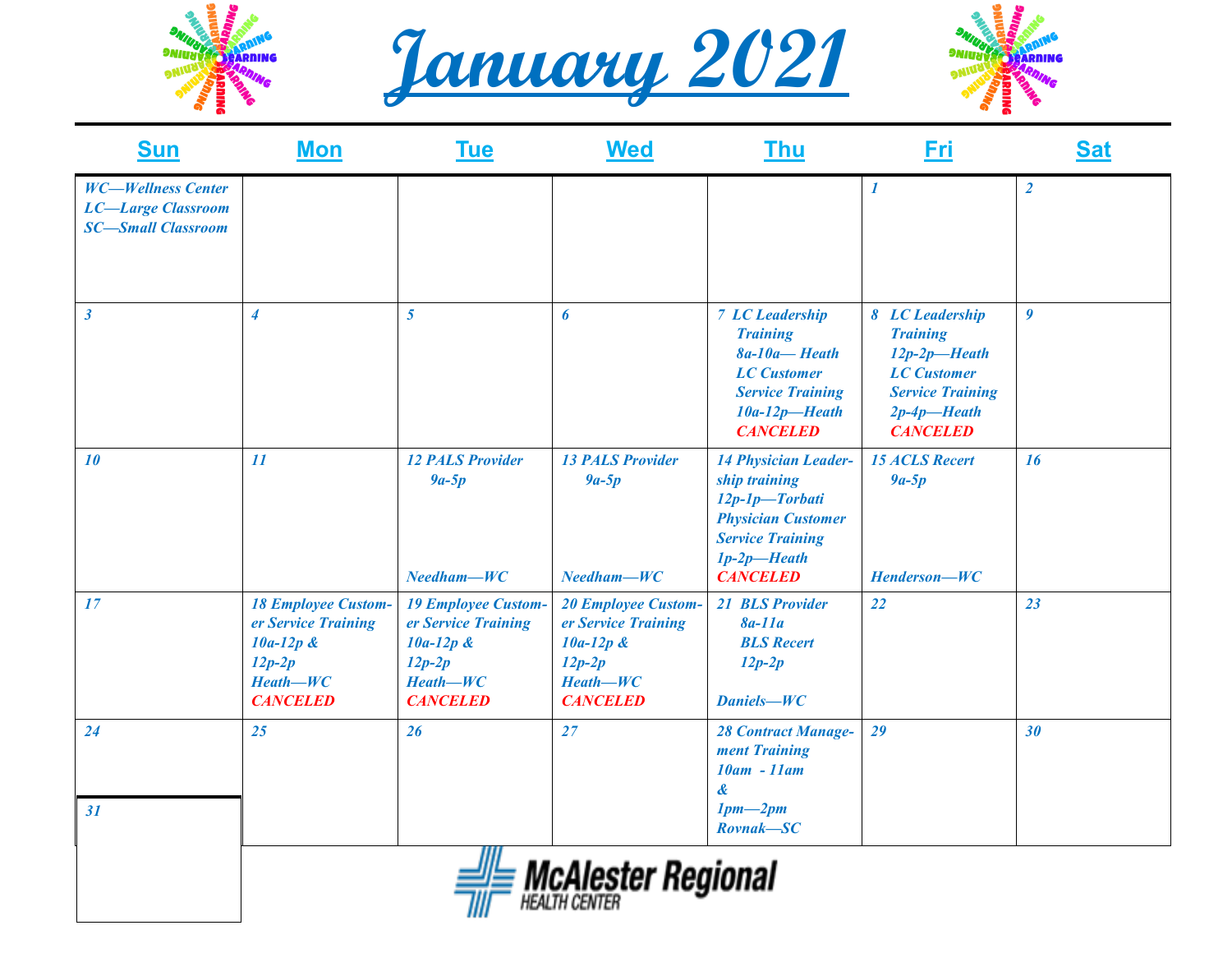





| <b>Sun</b>                                                                          | <b>Mon</b>                                                                                                         | <b>Tue</b>                                                                                                       | <b>Wed</b>                                         | <b>Thu</b>                                                                             | <u>Fri</u>                                                                             | <b>Sat</b> |
|-------------------------------------------------------------------------------------|--------------------------------------------------------------------------------------------------------------------|------------------------------------------------------------------------------------------------------------------|----------------------------------------------------|----------------------------------------------------------------------------------------|----------------------------------------------------------------------------------------|------------|
| <b>WC-Wellness Center</b><br><b>LC-Large Classroom</b><br><b>SC-Small Classroom</b> | <b>1 Contract Manage-</b><br>ment Training<br>$10am - 11am$<br>$\boldsymbol{\alpha}$<br>$1pm-2pm$<br>$Rownak - SC$ | 2 Contract Manage-<br>ment Training<br>$10am - 11am$<br>$\boldsymbol{\mathcal{X}}$<br>$1pm-2pm$<br>$Rownak - SC$ | $\boldsymbol{\beta}$                               | $\overline{\boldsymbol{4}}$                                                            | $5\overline{)}$                                                                        | 6          |
| $\overline{7}$                                                                      | $\boldsymbol{\delta}$                                                                                              | $\boldsymbol{g}$                                                                                                 | 10                                                 | 11                                                                                     | <b>12 Healthcare Billing</b><br>101<br>$10a-11:30a$ &<br>$1p-2:30p$<br>$Sherry/Dee-LC$ | 13         |
| 14                                                                                  | 15 PALS Recert<br>$9a-5p$<br>$Needham-WC$                                                                          | <b>16 ACLS Provider</b><br>$9a-5p$<br>$Needham-WC$                                                               | <b>17 ACLS Provider</b><br>$9a-5p$<br>$Needham-WC$ | <b>18 BLS Provider</b><br>$8a-11a$<br><b>BLS</b> Recert<br>$12p-2p$<br><b>CANCELED</b> | 19                                                                                     | 20         |
| 21                                                                                  | 22                                                                                                                 | 23                                                                                                               | 24                                                 | 25                                                                                     | <b>26 Hospital Economics</b><br>101<br>$10a-11:30a$ &<br>$1p-2:30p$<br>$Sherry/Dec-LC$ | 27         |
| 28                                                                                  |                                                                                                                    |                                                                                                                  |                                                    |                                                                                        |                                                                                        |            |

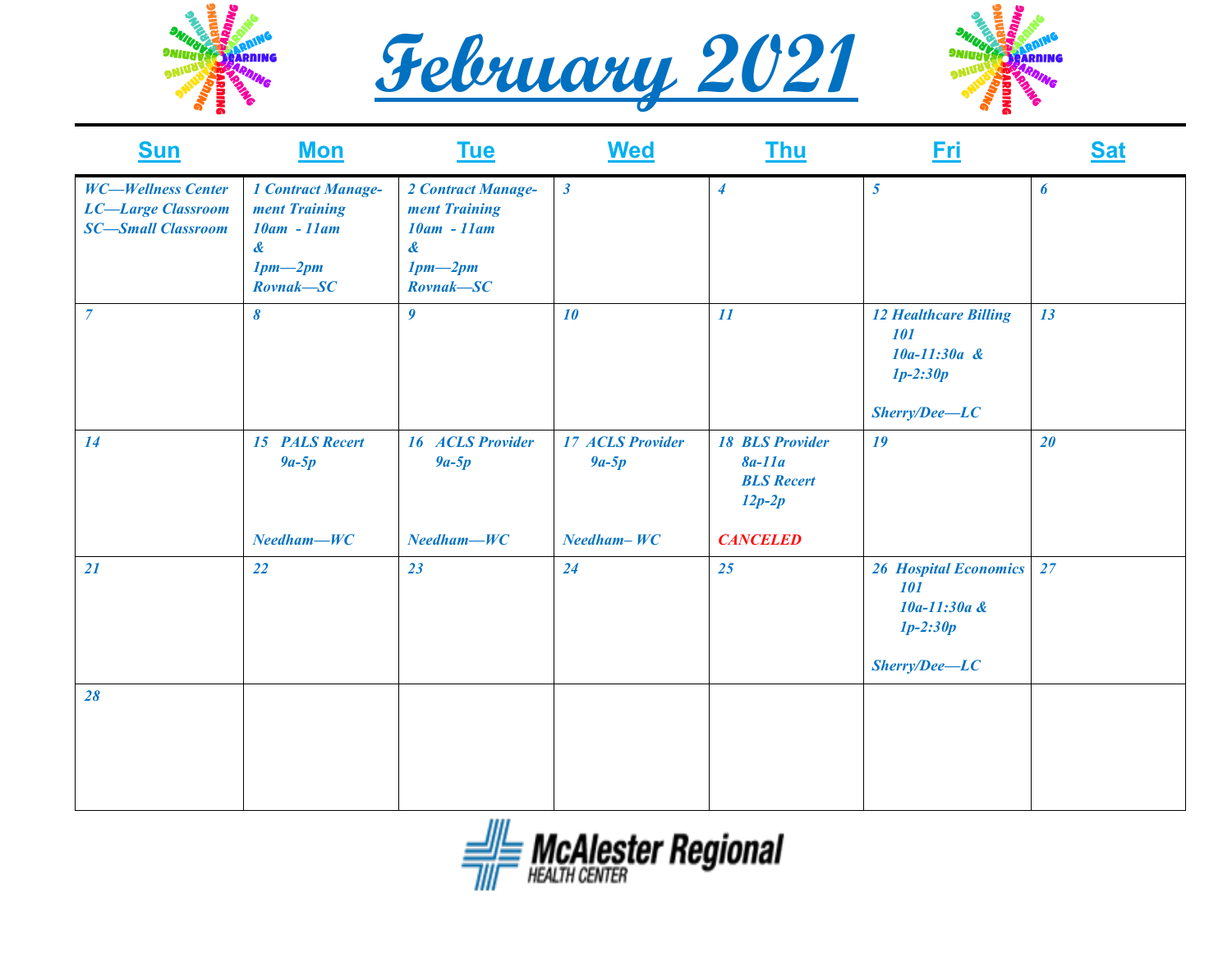





| <b>Sun</b>                                                                          | <b>Mon</b>                                                                                                                     | <u>Tue</u>                                                                                                                         | <b>Wed</b>                                                                                                                          | <u>Thu</u>                                                                                                                                              | Fri                                                                                                                                | <b>Sat</b>                         |
|-------------------------------------------------------------------------------------|--------------------------------------------------------------------------------------------------------------------------------|------------------------------------------------------------------------------------------------------------------------------------|-------------------------------------------------------------------------------------------------------------------------------------|---------------------------------------------------------------------------------------------------------------------------------------------------------|------------------------------------------------------------------------------------------------------------------------------------|------------------------------------|
| <b>WC-Wellness Center</b><br><b>LC-Large Classroom</b><br><b>SC-Small Classroom</b> | 1                                                                                                                              | $\overline{2}$                                                                                                                     | $\boldsymbol{\beta}$                                                                                                                | $\overline{4}$                                                                                                                                          | 5 <sup>5</sup>                                                                                                                     | 6                                  |
| $\overline{7}$                                                                      | 8 *Tools & Tips for<br><b>Navigating Internal</b><br><b>Systems</b><br>$9$ am-11am<br>&<br>$1pm-3pm$<br><b>Heath/Rovnak LC</b> | 9 *Tools & Tips for<br><b>Navigating Internal</b><br><b>Systems</b><br>$9$ am- $11$ am<br>&<br>$1pm-3pm$<br><b>Heath/Rovnak LC</b> | 10 *Tools & Tips for<br><b>Navigating Internal</b><br><b>Systems</b><br>$9$ am- $11$ am<br>&<br>$1pm-3pm$<br><b>Heath/Rovnak LC</b> | 11 *Tools & Tips for<br><b>Navigating Internal</b><br><b>Systems</b><br>$9$ am- $11$ am<br>$\boldsymbol{\alpha}$<br>$1pm-3pm$<br><b>Heath/Rovnak LC</b> | <b>12 Beginners Excel</b><br>10a-11:30a &<br>$1p-2:30p$<br>$Sherry - SC$                                                           | 13                                 |
| 14                                                                                  | <b>15 BLS Provider</b><br>$8a-11a$<br><b>BLS</b> Recert<br>$12p-2p$<br>Daniels-WC                                              | <b>16 PALS Provider</b><br>$9a-5p$<br>$Ritter-WC$                                                                                  | <b>17 PALS Provider</b><br>$9a-5p$<br>Ritter-WC                                                                                     | 18                                                                                                                                                      | 19 ACLS Recert<br>$9a-5p$<br>Henderson-WC                                                                                          | 20                                 |
| 21                                                                                  | 22                                                                                                                             | 23                                                                                                                                 | 24                                                                                                                                  | 25                                                                                                                                                      | <b>26 Intermediate Excel</b><br>10a-11:30a &<br>$1p-2:30p$<br>$Sherry - SC$                                                        | 27                                 |
| 28                                                                                  | 29                                                                                                                             | 30                                                                                                                                 | 31                                                                                                                                  | <i>*Note: Tools &amp; Tips</i><br>for Navigating Inter-<br>nal Systems consists<br>of the following:                                                    | PolicyTech-Becca<br><b>HER-Lacie</b><br><b>Contract Mang. Kayla</b><br>Meditech-Lacie<br>Relias-Nikki<br><b>RL Solutions-Julie</b> | Workorders-Lee<br><b>ADP-Angie</b> |

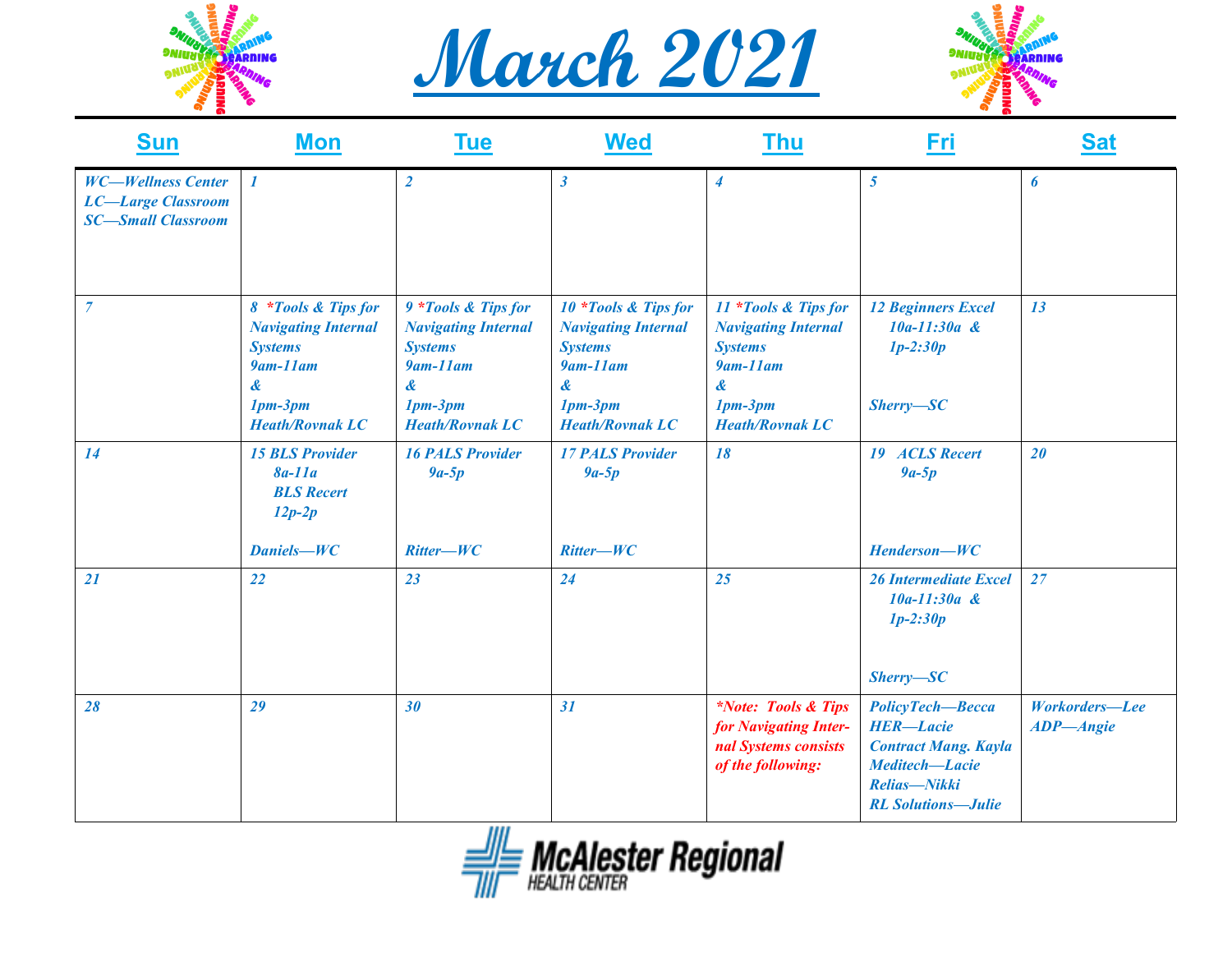





| <b>Sun</b>                                                                          | <b>Mon</b>                                                                                                                         | <u>Tue</u>                                 | <b>Wed</b>                                                                                 | <b>Thu</b>                                                                                                                                                                               | <u>Fri</u>                                                                                                                                                                               | <u>Sat</u>           |
|-------------------------------------------------------------------------------------|------------------------------------------------------------------------------------------------------------------------------------|--------------------------------------------|--------------------------------------------------------------------------------------------|------------------------------------------------------------------------------------------------------------------------------------------------------------------------------------------|------------------------------------------------------------------------------------------------------------------------------------------------------------------------------------------|----------------------|
| <b>WC-Wellness Center</b><br><b>LC-Large Classroom</b><br><b>SC-Small Classroom</b> |                                                                                                                                    |                                            |                                                                                            | 1                                                                                                                                                                                        | $\overline{2}$                                                                                                                                                                           | $\boldsymbol{\beta}$ |
| $\boldsymbol{4}$                                                                    | 5 <sup>5</sup>                                                                                                                     | 6                                          | $\overline{7}$                                                                             | 8 LC Leadership<br><b>Training</b><br>$8a-10a$ -Heath<br><b>P&amp;L/Budget Train</b><br>ing 10a-11a & 1p-<br>2p<br><b>LC</b> Customer<br><b>Service Training</b><br>$2p-4p$ -Heath<br>WC | 9 LC Leadership<br><b>Training</b><br>$8a-10a$ -Heath<br><b>P&amp;L/Budget Train</b><br>ing 10a-11a & 1p-<br>2p<br><b>LC</b> Customer<br><b>Service Training</b><br>$2p-4p$ -Heath<br>WC | 10                   |
| 11                                                                                  | 12 <b>PALS</b> Recert<br>$9a-5p$<br>$Needham-WC$<br><b>BLS</b> Provider<br>$8a-11a$<br><b>BLS</b> Recert<br>$12p-2p$<br>Daniels-WC | 13 ACLS Provider<br>$9a-5p$<br>$Ritter-WC$ | <b>14 ACLS Provider</b><br>$9a-5p$<br>$Ritter-WC$                                          | 15                                                                                                                                                                                       | <b>16</b>                                                                                                                                                                                | 17                   |
| 18                                                                                  | 19                                                                                                                                 | 20                                         | <b>18 Employee Custom-</b><br>er Service Training<br>$10a-12p$ &<br>$12p-2p$<br>$Heath-WC$ | <b>19 Employee Custom-</b><br>er Service Training<br>$10a-12p$ &<br>$12p-2p$<br>$Heath-WC$                                                                                               | <b>20 Employee Custom-</b><br>er Service Training<br>$10a-12p$ &<br>$12p-2p$<br>$Heath-WC$                                                                                               | 24                   |
| 25                                                                                  | 26                                                                                                                                 | 27                                         | 28                                                                                         | 29                                                                                                                                                                                       | 30                                                                                                                                                                                       |                      |
|                                                                                     |                                                                                                                                    |                                            | <b>E McAlester Regional</b>                                                                |                                                                                                                                                                                          |                                                                                                                                                                                          |                      |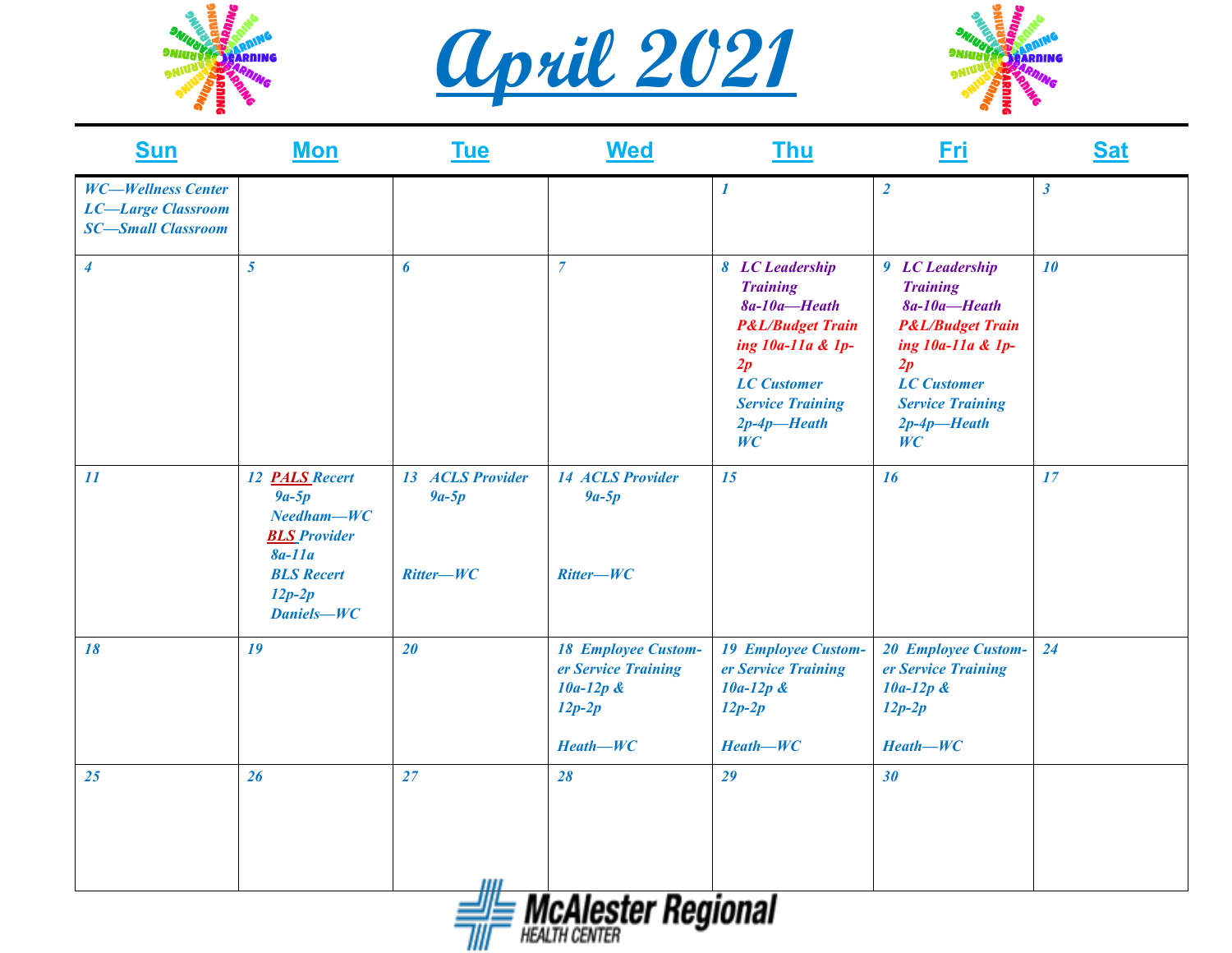





| <b>Sun</b>                                                                          | <b>Mon</b>                                                                                                                        | <b>Tue</b>                                                                                                                        | <b>Wed</b>                                                                                                                               | <u>Thu</u>                                                                                                                                   | <b>Fri</b>                                                                                         | <b>Sat</b>       |
|-------------------------------------------------------------------------------------|-----------------------------------------------------------------------------------------------------------------------------------|-----------------------------------------------------------------------------------------------------------------------------------|------------------------------------------------------------------------------------------------------------------------------------------|----------------------------------------------------------------------------------------------------------------------------------------------|----------------------------------------------------------------------------------------------------|------------------|
| <b>WC-Wellness Center</b><br><b>LC-Large Classroom</b><br><b>SC-Small Classroom</b> |                                                                                                                                   |                                                                                                                                   |                                                                                                                                          |                                                                                                                                              |                                                                                                    | $\boldsymbol{l}$ |
| $\overline{2}$                                                                      | 3 Tools & Tips for<br><b>Navigating Internal</b><br><b>Systems</b><br>$9$ am- $11$ am<br>&<br>$1pm-3pm$<br><b>Heath/Rovnak LC</b> | 4 Tools & Tips for<br><b>Navigating Internal</b><br><b>Systems</b><br>$9$ am- $11$ am<br>&<br>$1pm-3pm$<br><b>Heath/Rovnak LC</b> | <b>5T</b> ools & Tips for<br><b>Navigating Internal</b><br><b>Systems</b><br>$9$ am- $11$ am<br>&<br>$1pm-3pm$<br><b>Heath/Rovnak LC</b> | <b>6 Tools &amp; Tips for</b><br><b>Navigating Internal</b><br><b>Systems</b><br>$9$ am- $11$ am<br>&<br>$1pm-3pm$<br><b>Heath/Rovnak LC</b> | <b>7 Healthcare Billing</b><br>101<br>$10a-11:30a$ &<br>$1p-2:30p$<br>$Sherry/Dee-LC$              | 8                |
| $\boldsymbol{g}$                                                                    | 10                                                                                                                                | 11                                                                                                                                | <b>12</b>                                                                                                                                | 13                                                                                                                                           | <b>14 Hospital Economics</b><br><i><b>101</b></i><br>10a-11:30a &<br>$1p-2:30p$<br>$Sherry/Dee-LC$ | 15               |
| <b>16</b>                                                                           | <b>17 BLS Provider</b><br>$8a-11a$<br><b>BLS</b> Recert<br>$12p-2p$<br>Daniels-WC                                                 | <b>18 PALS Provider</b><br>$9a-5p$<br>$Needham-WC$                                                                                | <b>19 PALS Provider</b><br>$9a-5p$<br>$Needham-WC$                                                                                       | 20                                                                                                                                           | 21 ACLS Recert<br>$9a-5p$<br>Henderson-WC                                                          | 22               |
| 23                                                                                  | 24                                                                                                                                | 25                                                                                                                                | 26                                                                                                                                       | 27                                                                                                                                           | <b>28 Beginners Excel</b><br>$10a-11:30a$ &<br>$1p-2:30p$                                          | 29               |
| 30                                                                                  | 31                                                                                                                                |                                                                                                                                   |                                                                                                                                          |                                                                                                                                              | $Sherry - SC$                                                                                      |                  |
|                                                                                     |                                                                                                                                   | IIII                                                                                                                              | <b>Allenta Contractor</b>                                                                                                                |                                                                                                                                              |                                                                                                    |                  |

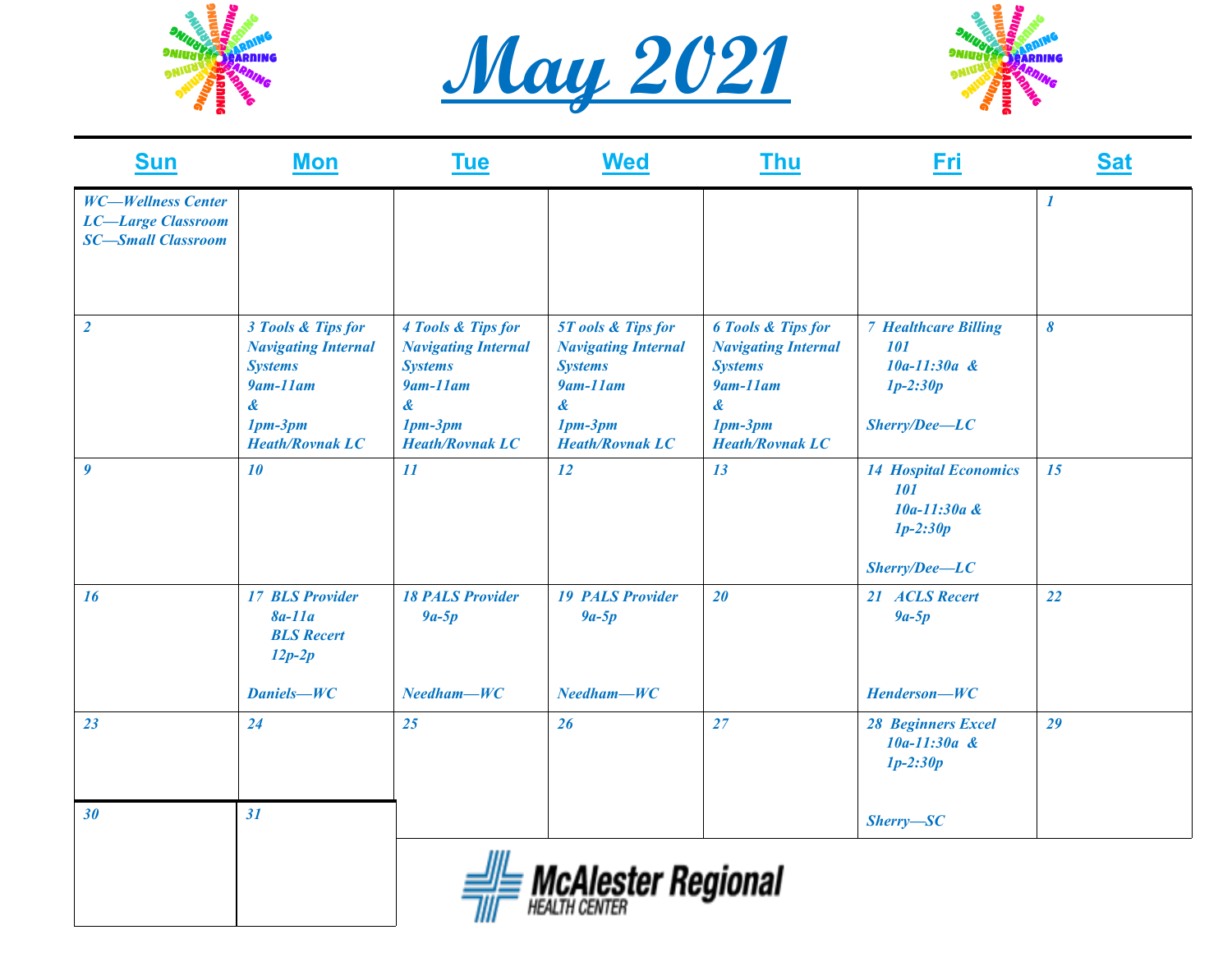





| <b>WC-Wellness Center</b><br><b>LC-Large Classroom</b> |                                                                                                                                           | $\boldsymbol{l}$                           | $\overline{2}$                                    |                |                                                      |                 |
|--------------------------------------------------------|-------------------------------------------------------------------------------------------------------------------------------------------|--------------------------------------------|---------------------------------------------------|----------------|------------------------------------------------------|-----------------|
| <b>SC-Small Classroom</b>                              |                                                                                                                                           |                                            |                                                   | $\mathfrak{z}$ | 4 Intermediate Excel<br>$10a-11:30a$ &<br>$1p-2:30p$ | $5\overline{)}$ |
|                                                        |                                                                                                                                           |                                            |                                                   |                | $Sherry - SC$                                        |                 |
| $\boldsymbol{6}$                                       | $\overline{7}$                                                                                                                            | $\boldsymbol{\delta}$                      | $\boldsymbol{g}$                                  | 10             | 11                                                   | 12              |
| 13                                                     | 14 <b>PALS</b> Recert<br>$9a-5p$<br>Holsapple-WC<br><b>BLS</b> Provider<br>$8a-11a$<br><b>BLS</b> Recert<br>$12p-2p$<br><b>Daniels-WC</b> | 15 ACLS Provider<br>$9a-5p$<br>$Ritter-WC$ | <b>16 ACLS Provider</b><br>$9a-5p$<br>$Ritter-WC$ | 17             | 18                                                   | 19              |
| 20                                                     | 21                                                                                                                                        | 22                                         | 23                                                | 24             | 25                                                   | 26              |
| 27                                                     | 28                                                                                                                                        | 29<br>Ш                                    | 30                                                |                |                                                      |                 |

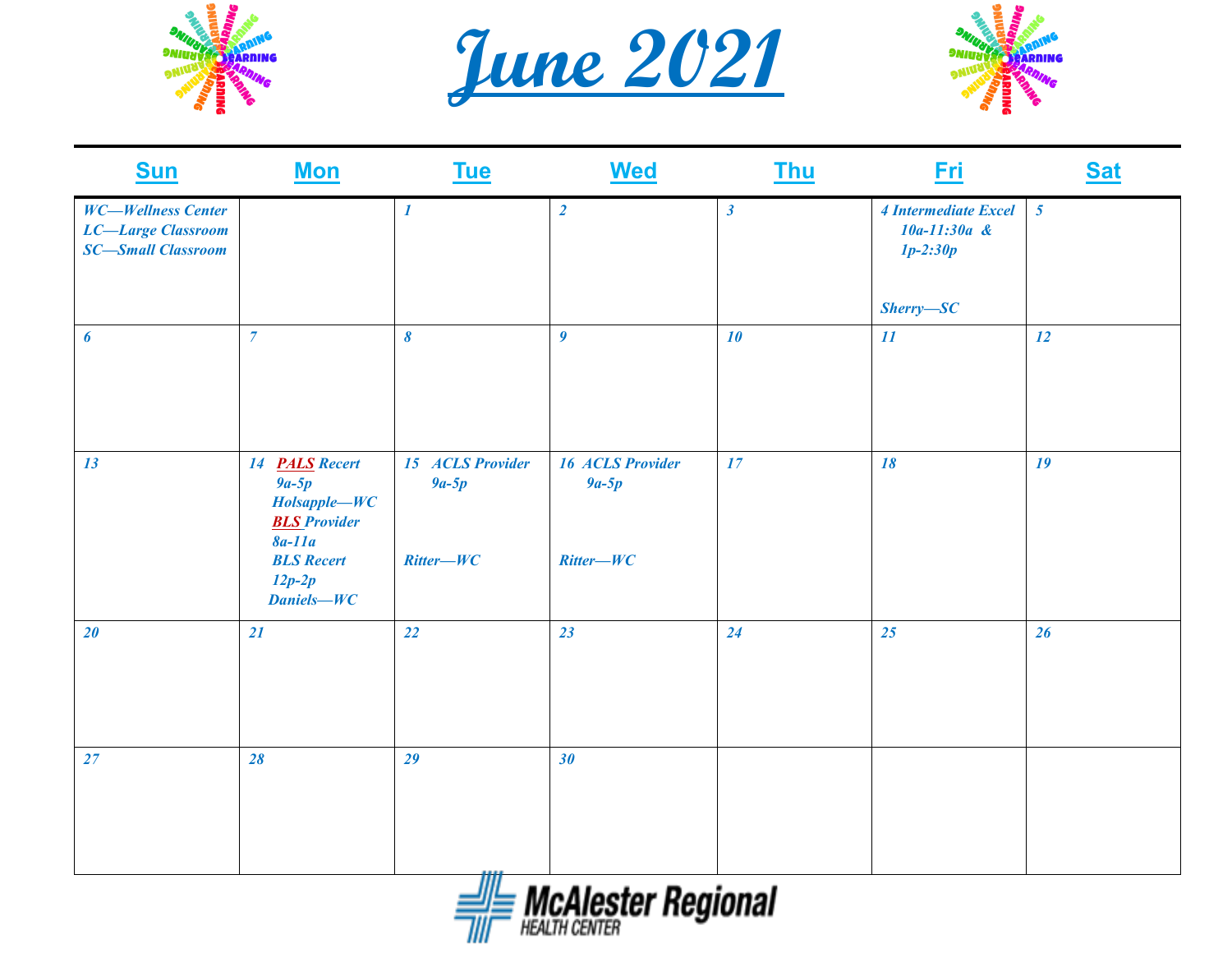





| <b>Sun</b>                                                                          | <b>Mon</b>                                                                               | <u>Tue</u> | <b>Wed</b>                                                                                                                                       | <b>Thu</b>                                                                                                                 | <u>Fri</u>                                                                                                               | <b>Sat</b>           |
|-------------------------------------------------------------------------------------|------------------------------------------------------------------------------------------|------------|--------------------------------------------------------------------------------------------------------------------------------------------------|----------------------------------------------------------------------------------------------------------------------------|--------------------------------------------------------------------------------------------------------------------------|----------------------|
| <b>WC-Wellness Center</b><br><b>LC-Large Classroom</b><br><b>SC-Small Classroom</b> |                                                                                          |            |                                                                                                                                                  | 1                                                                                                                          | $\overline{2}$                                                                                                           | $\boldsymbol{\beta}$ |
| $\boldsymbol{4}$                                                                    | $\overline{5}$                                                                           | 6          | <b>7 Physician Leader-</b><br>ship training<br>$12p-1p$ -Torbabi<br><b>Physician Customer</b><br><b>Service Training</b><br>$1p-2p$ -Heath<br>WC | 8 LC Leadership<br><b>Training</b><br>$8a-10a$<br><b>LC</b> Customer<br><b>Service Training</b><br>$10a-12p$<br>$Heath-WC$ | 9 LC Leadership<br><b>Training</b><br>$12p-2p$<br><b>LC</b> Customer<br><b>Service Training</b><br>$2p-4p$<br>$Heath-WC$ | 10                   |
| 11                                                                                  | <b>12 BLS Provider</b><br>$8a-11a$<br><b>BLS</b> Recert<br>$12p-2p$<br><b>Daniels-WC</b> |            | 14                                                                                                                                               | 15                                                                                                                         | <b>16</b>                                                                                                                | 17                   |
| 18                                                                                  | 19                                                                                       | 20         | <b>18 Employee Custom-</b><br>er Service Training<br>$10a-12p$ &<br>$12p-2p$<br>$Heath-WC$                                                       | <b>19 Employee Cus-</b><br>tomer Service Train-<br>ing<br>$10a-12p$ &<br>$12p-2p$<br>$Heath-WC$                            | <b>20 Employee Cus-</b><br>tomer Service Train-<br>ing<br>$10a-12p$ &<br>$12p-2p$<br>$Heath-WC$                          | 24                   |
| 25                                                                                  | 26                                                                                       | 27         | <b>28 ACLS Recert</b><br>$9a-5p$                                                                                                                 | <b>29 PALS Provider</b><br>$9a-5p$                                                                                         | <b>30 PALS Provider</b><br>$9a-5p$                                                                                       | 31                   |
|                                                                                     |                                                                                          |            | M. Wallace-WC                                                                                                                                    | M. Wallace-WC                                                                                                              | M. Wallace-WC                                                                                                            |                      |

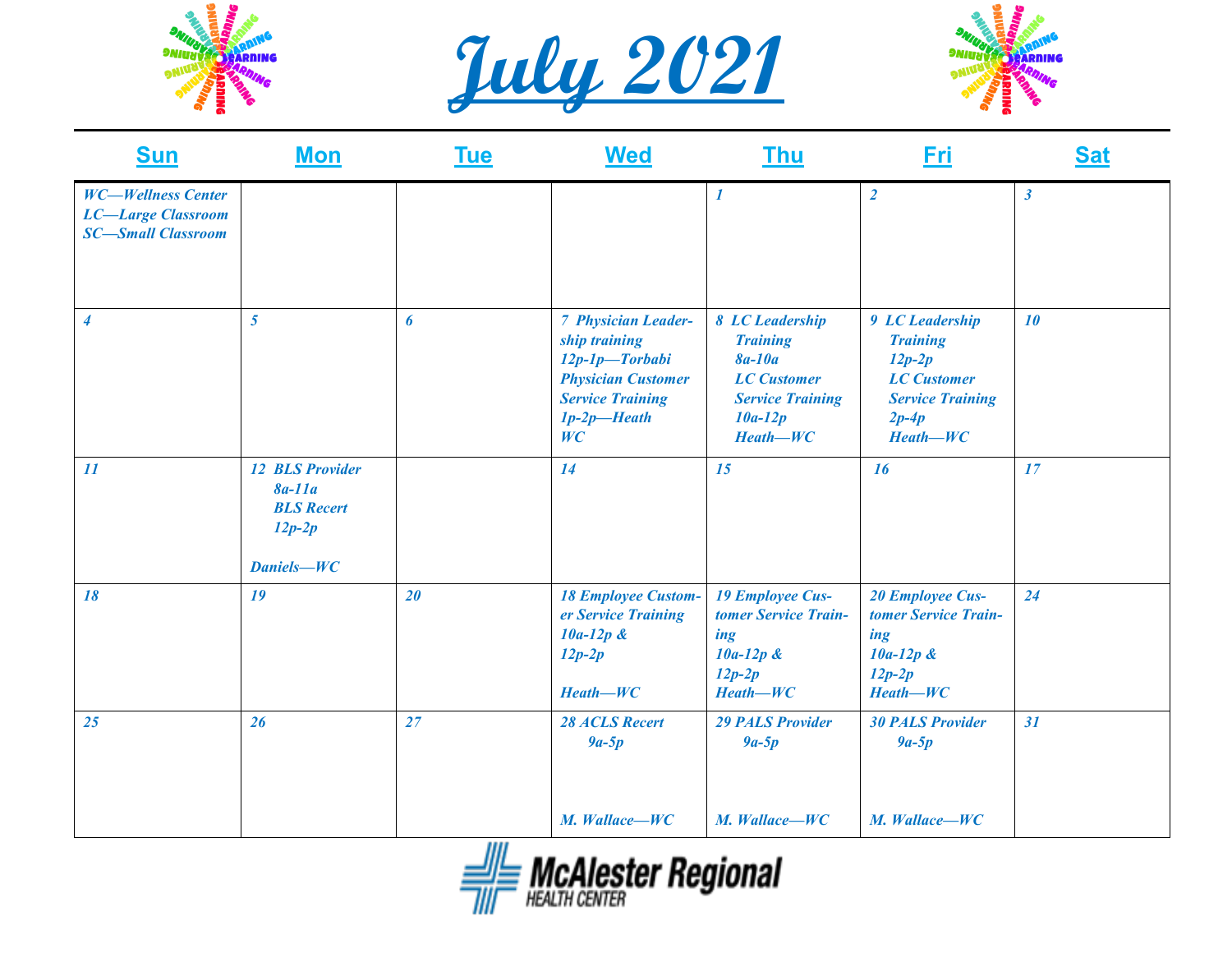





| <b>Sun</b>                                                                           | <b>Mon</b>                                                                               | <b>Tue</b>           | <b>Wed</b>                                 | <b>Thu</b>                                          | <u>Eri</u>                                                                            | <b>Sat</b>     |
|--------------------------------------------------------------------------------------|------------------------------------------------------------------------------------------|----------------------|--------------------------------------------|-----------------------------------------------------|---------------------------------------------------------------------------------------|----------------|
| <b>1WC-Wellness Center</b><br><b>LC-Large Classroom</b><br><b>SC-Small Classroom</b> | $\overline{2}$                                                                           | $\boldsymbol{\beta}$ | $\boldsymbol{4}$                           | $\overline{5}$                                      | <b>6 Healthcare Billing</b><br>101<br>$10a-11:30a$ &<br>$1p-2:30p$<br>$Sherry/Dec-LC$ | $\overline{7}$ |
| $\boldsymbol{\delta}$                                                                | $\boldsymbol{g}$                                                                         | 10                   | 11                                         | 12                                                  | <b>13 Hospital Economics</b><br>101<br>10a-11:30a &<br>$1p-2:30p$<br>$Sherry/Dec-LC$  | <b>14</b>      |
| 15                                                                                   | 16 <b>BLS</b> Provider<br>$8a-11a$<br><b>BLS</b> Recert<br>$12p-2p$<br><b>Daniels-WC</b> | 17                   | 18                                         | 19                                                  | <b>20 Beginners Excel</b><br>$10a-11:30a$ &<br>$1p-2:30p$<br>$Sherry - SC$            | 21             |
| 22                                                                                   | 23                                                                                       | 24                   | 25 PALS Recert<br>$9a-5p$<br>M. Wallace-WC | <b>26 ACLS Provider</b><br>$9a-5p$<br>M. Wallace-WC | 27 ACLS Provider<br>$9a-5p$<br>M. Wallace-WC                                          | 28             |
| 29                                                                                   | 30                                                                                       | 31<br>,,,,           |                                            |                                                     |                                                                                       |                |

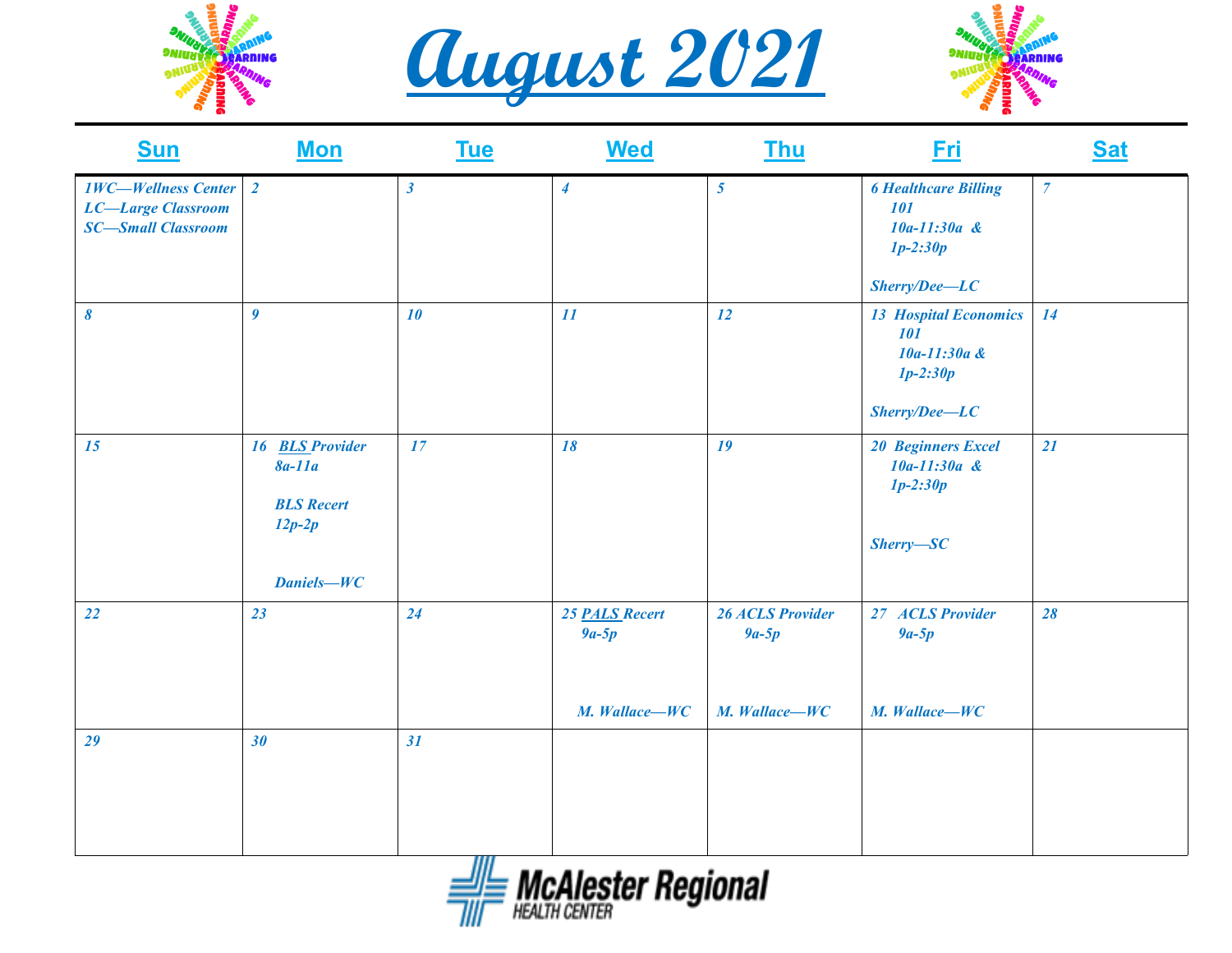





| <b>Sun</b>                                                                          | <b>Mon</b>                                                                                                                                                            | <b>Tue</b>                                                                                                                                   | <b>Wed</b>                                                                                                       | <b>Thu</b>                                                                                                                                     | <u>Fri</u>           | <b>Sat</b>       |
|-------------------------------------------------------------------------------------|-----------------------------------------------------------------------------------------------------------------------------------------------------------------------|----------------------------------------------------------------------------------------------------------------------------------------------|------------------------------------------------------------------------------------------------------------------|------------------------------------------------------------------------------------------------------------------------------------------------|----------------------|------------------|
| <b>WC-Wellness Center</b><br><b>LC-Large Classroom</b><br><b>SC-Small Classroom</b> |                                                                                                                                                                       |                                                                                                                                              | $\boldsymbol{I}$                                                                                                 | $\overline{2}$                                                                                                                                 | $\boldsymbol{\beta}$ | $\boldsymbol{4}$ |
| 5 <sup>5</sup>                                                                      | <b>6 Tools &amp; Tips for</b><br><b>Navigating Internal</b><br><b>Systems</b><br>$9$ am- $11$ am<br>$\boldsymbol{\mathcal{X}}$<br>$1pm-3pm$<br><b>Heath/Rovnak LC</b> | <b>7 Tools &amp; Tips for</b><br><b>Navigating Internal</b><br><b>Systems</b><br>$9$ am- $11$ am<br>&<br>$1pm-3pm$<br><b>Heath/Rovnak LC</b> | 8 Tools & Tips for Nav-<br>igating Internal Sys-<br>tems<br>$9$ am-11am<br>&<br>$1pm-3pm$<br><b>Heath/Rovnak</b> | 9T ools & Tips for<br><b>Navigating Internal</b><br><b>Systems</b><br>$9$ am-11am<br>$\boldsymbol{\alpha}$<br>$1pm-3pm$<br><b>Heath/Rovnak</b> | 10                   | 11               |
| 12                                                                                  | <b>13 BLS Provider</b><br>$8a-11a$<br><b>BLS</b> Recert<br>$12p-2p$<br><b>Daniels-WC</b>                                                                              | 14                                                                                                                                           | 15                                                                                                               | 16                                                                                                                                             | 17                   | 18               |
| 19                                                                                  | 20                                                                                                                                                                    | 21                                                                                                                                           | 22                                                                                                               | 23                                                                                                                                             | 24                   | 25               |
| 26                                                                                  | 27                                                                                                                                                                    | 28                                                                                                                                           | <b>29 PALS Provider</b><br>$9a-5p$<br>M. Wallace-WC                                                              | <b>30 PALS Provider</b><br>$9a-5p$<br>M. Wallace-WC                                                                                            |                      |                  |
|                                                                                     |                                                                                                                                                                       |                                                                                                                                              |                                                                                                                  |                                                                                                                                                |                      |                  |

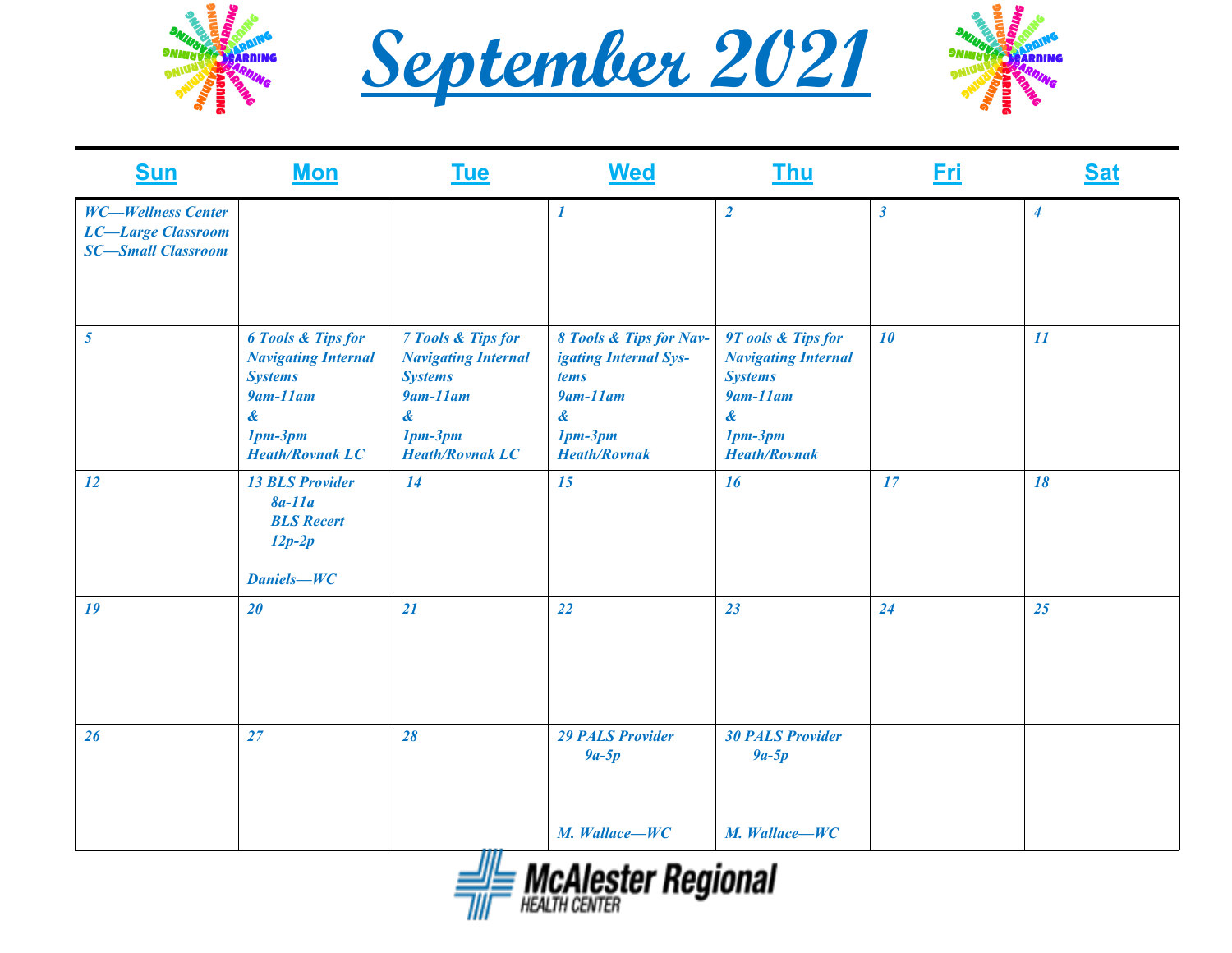





| <b>Sun</b>                                                                          | <b>Mon</b>                                                          | <b>Tue</b>     | <b>Wed</b>                                                                   | <b>Thu</b>                                                                                                                       | <b>Fri</b>                                                                                                                       | <b>Sat</b>     |
|-------------------------------------------------------------------------------------|---------------------------------------------------------------------|----------------|------------------------------------------------------------------------------|----------------------------------------------------------------------------------------------------------------------------------|----------------------------------------------------------------------------------------------------------------------------------|----------------|
| <b>WC-Wellness Center</b><br><b>LC-Large Classroom</b><br><b>SC-Small Classroom</b> |                                                                     |                |                                                                              |                                                                                                                                  | <b>1 ACLS Recert</b><br>$9a-5p$                                                                                                  | $\overline{2}$ |
|                                                                                     |                                                                     |                |                                                                              |                                                                                                                                  | M. Wallace-WC                                                                                                                    |                |
| $\boldsymbol{\beta}$                                                                | $\overline{4}$                                                      | $\overline{5}$ | $\boldsymbol{6}$                                                             | $\overline{7}$                                                                                                                   | 8                                                                                                                                | 9              |
| 10                                                                                  | 11                                                                  | 12             | 13                                                                           | 14 LC Leadership<br><b>Training</b><br><b>8a-10a</b><br><b>LC</b> Customer<br><b>Service Training</b><br>$10a-12p$<br>$Heath-WC$ | <b>15 LC Leadership</b><br><b>Training</b><br>$12p-2p$<br><b>LC</b> Customer<br><b>Service Training</b><br>$2p-4p$<br>$Heath-WC$ | 16             |
| 17                                                                                  | <b>18 BLS Provider</b><br>$8a-11a$<br><b>BLS</b> Recert<br>$12p-2p$ | 19             | <b>20 PALS Recert</b><br>$9a-5p$                                             | 21 ACLS Provider<br>$9a-5p$                                                                                                      | 22 ACLS Provider<br>$9a-5p$                                                                                                      | 23             |
|                                                                                     | <b>Daniels-WC</b>                                                   |                | M. Wallace-WC                                                                | M. Wallace-WC                                                                                                                    | M. Wallace-WC                                                                                                                    |                |
| 24                                                                                  | 25                                                                  | 26             | <b>18 Employee Custom-</b><br>er Service Training<br>$10a-12p$ &<br>$12p-2p$ | <b>19 Employee Cus-</b><br>tomer Service Train-<br>ing<br>$10a-12p$ &                                                            | <b>20 Employee Cus-</b><br>tomer Service Train-<br>ing<br>$10a-12p$ &                                                            | 30             |
| 31                                                                                  |                                                                     |                | $Heath-WC$                                                                   | $12p-2p$<br>$Heath-WC$                                                                                                           | $12p-2p$<br>$Heath-WC$                                                                                                           |                |
|                                                                                     |                                                                     |                | <i><b>McAlester Regional</b></i>                                             |                                                                                                                                  |                                                                                                                                  |                |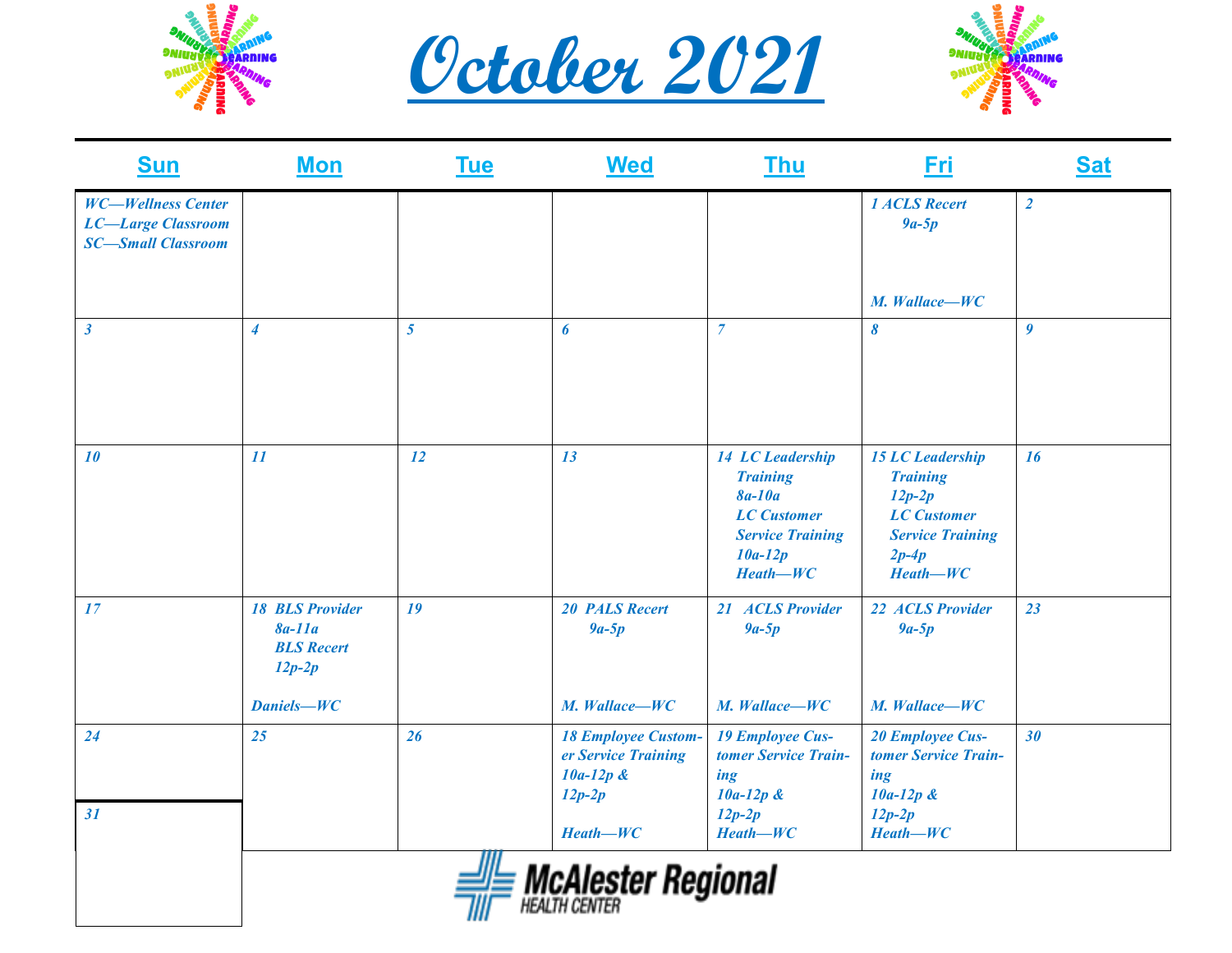





| <b>Sun</b>                                                                          | <b>Mon</b>                                                                                                                                  | <b>Tue</b>                                                                                                                       | <b>Wed</b>                                                                                                                        | <u>Thu</u>                                                                                                                                                 | Fri                                                                                   | <b>Sat</b> |
|-------------------------------------------------------------------------------------|---------------------------------------------------------------------------------------------------------------------------------------------|----------------------------------------------------------------------------------------------------------------------------------|-----------------------------------------------------------------------------------------------------------------------------------|------------------------------------------------------------------------------------------------------------------------------------------------------------|---------------------------------------------------------------------------------------|------------|
| <b>WC-Wellness Center</b><br><b>LC-Large Classroom</b><br><b>SC-Small Classroom</b> | $\boldsymbol{l}$                                                                                                                            | $\overline{2}$                                                                                                                   | $\boldsymbol{\beta}$                                                                                                              | $\boldsymbol{4}$                                                                                                                                           | <b>5 Healthcare Billing</b><br>101<br>$10a-11:30a$ &<br>$1p-2:30p$<br>$Sherry/Dec-LC$ | 6          |
| $\overline{7}$                                                                      | <b>8Tools &amp; Tips for</b><br><b>Navigating Internal</b><br><b>Systems</b><br>$9$ am- $11$ am<br>&<br>$1pm-3pm$<br><b>Heath/Rovnak LC</b> | 9Tools & Tips for<br><b>Navigating Internal</b><br><b>Systems</b><br>$9$ am- $11$ am<br>&<br>$1pm-3pm$<br><b>Heath/Rovnak LC</b> | 10Tools & Tips for<br><b>Navigating Internal</b><br><b>Systems</b><br>$9$ am- $11$ am<br>&<br>$1pm-3pm$<br><b>Heath/Rovnak LC</b> | 11Tools & Tips for<br><b>Navigating Internal</b><br><b>Systems</b><br>$9$ am- $11$ am<br>$\boldsymbol{\mathcal{X}}$<br>$1pm-3pm$<br><b>Heath/Rovnak LC</b> | <b>12 Hospital Economics</b><br>101<br>10a-11:30a &<br>$1p-2:30p$<br>$Sherry/Dec-LC$  | 13         |
| 14                                                                                  | <b>15 BLS Provider</b><br>$8a-11a$<br><b>BLS</b> Recert<br>$12p-2p$<br><b>Daniels-WC</b>                                                    | <b>16 PALS Provider</b><br>$9a-5p$<br>M. Wallace-WC                                                                              | <b>17 PALS Provider</b><br>$9a-5p$<br>M. Wallace-WC                                                                               | <b>18 ACLS Recert</b><br>$9a-5p$<br>M. Wallace-WC                                                                                                          | 19                                                                                    | 20         |
| 21                                                                                  | 22                                                                                                                                          | 23                                                                                                                               | 24                                                                                                                                | 25                                                                                                                                                         | 26                                                                                    | 27         |
| 28                                                                                  | 29                                                                                                                                          | 30                                                                                                                               |                                                                                                                                   |                                                                                                                                                            |                                                                                       |            |